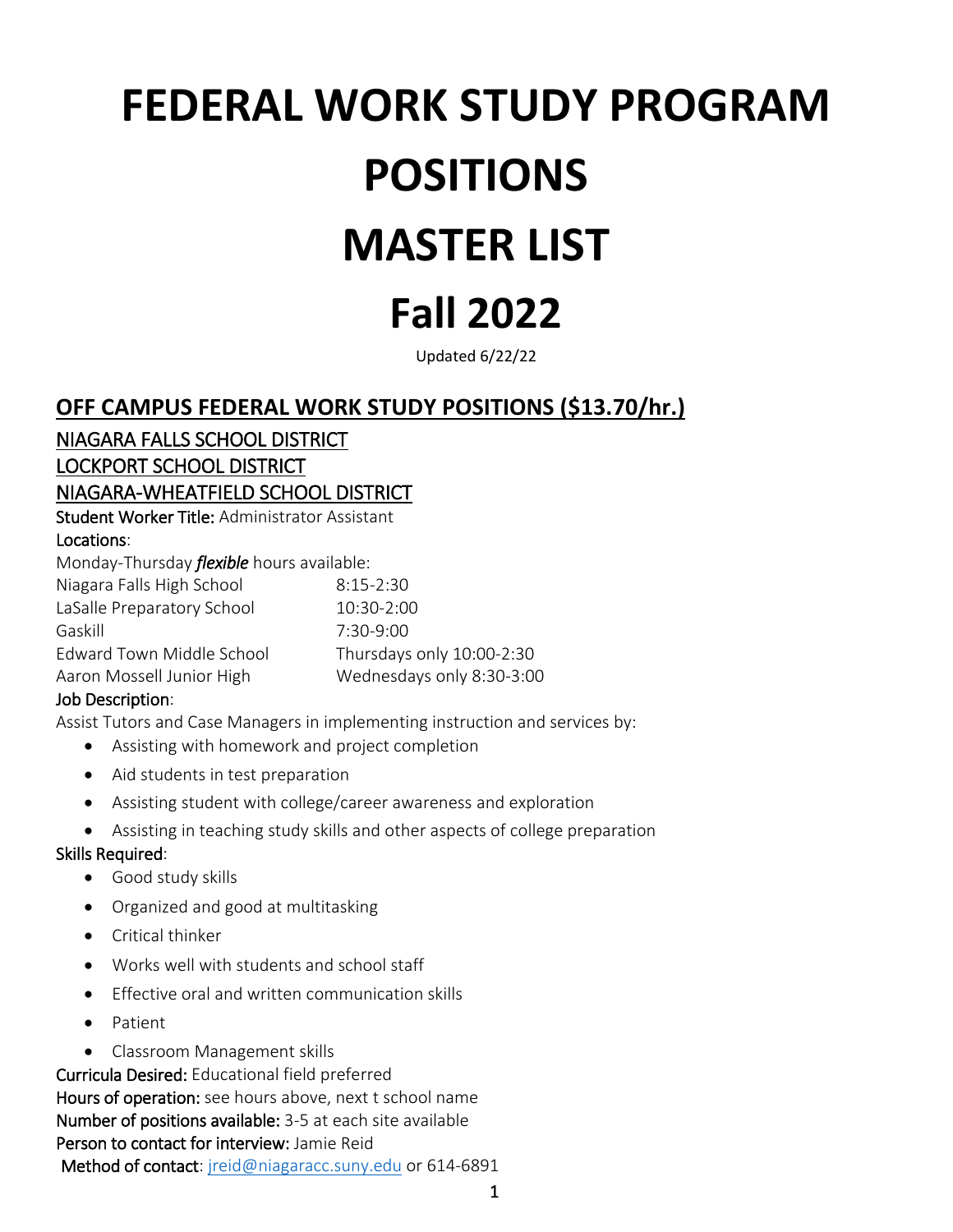# **ON CAMPUS FEDERAL WORK STUDY POSITIONS (\$13.20/hr.)**

- ACADEMIC CENTER FOR EXCELLENCE
- ARTS, HUMANITIES & SOCIAL SCIENCES
- ATHLETICS
- BUSINESS & STEM
- CAREER & TRANSITIONAL SERVICES
- CENTRAL STORES
- CHILD DEVELOPMENT CENTER
- COLLEGE ASSOCIATION OF NIAGARA COUNTY COMMUNITY COLLEGE, INC.
- COMMUNITY EDUCATION (NFCI)
- COMPUTER LAB, OFFICE OF INFORMATION TECHNOLOGY
- EDUCATIONAL OPPORTUNITY PROGRAM
- ENROLLMENT CENTER
- FOUNDATION OFFICE/ALUMNI
- FUTURE LEADERS LIBERTY PARTNERSHIPS PROGRAM
- HOSPITALITY, BAKING & CULINARY ARTS
- LIBRARY
- NURSING, PHYSICAL AND ALLIED HEALTH
- STUDENT LIFE
- WELLNESS CENTER
- WORKFORCE DEVELOPMENT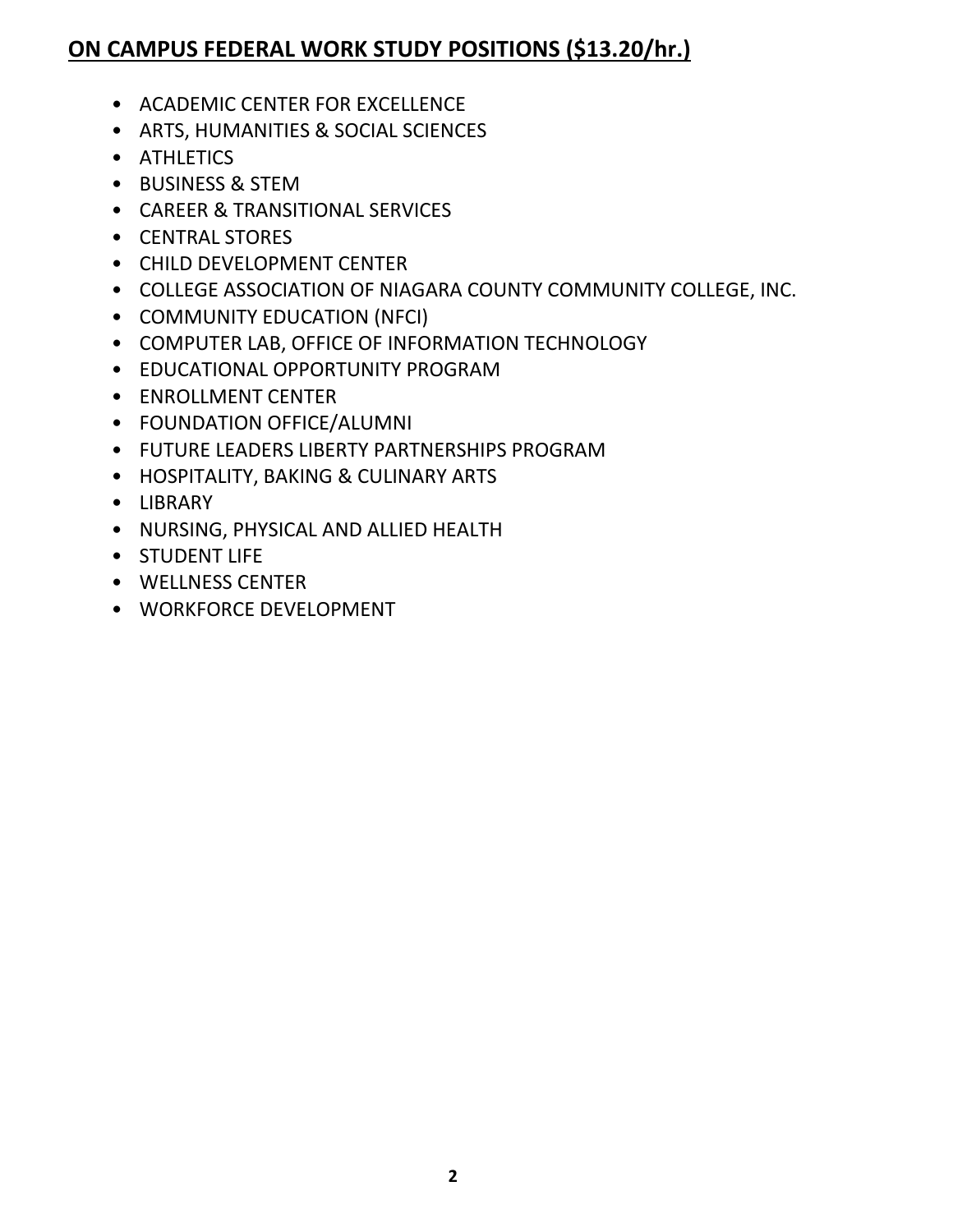# **ACADEMIC CENTER FOR EXCELLENCE**

#### **Job Title:** Student Tutor

**Job Location:** Academic Center for Excellence (D-201); Located within the Lewis Library

# **Job Description:**

Student Tutors are to work with students in their content areas of expertise. Student Tutors are hired in cooperation with the Academic Center for Excellence. Student Tutors help to clarify subject concepts for students, in the hopes of helping that student succeed in the course and ultimately their college career. Tutoring is a supplement to teaching.

• Student Tutors work with students on a one-on-one basis or in small group sessions to answer questions on course content, to aid in comprehension of course material, and to help with studying the course material.

- Notify the Coordinator of ACE with any changes to your tutoring situation
- Tutors can contact professors, if necessary, to obtain course syllabi and materials or to discuss the course content.
- Attend mandatory tutor information sessions as required by the Coordinator of ACE.

#### **Skills Required:**

• Student Tutor applicants should have a cumulative GPA of 3.0 or above and have earned a grade of 'B' or higher in each course they are applying to tutor.

• Student Tutors must obtain a faculty recommendation signature from the professor they took the course with or the department chair (exceptions are AP, transfer or placement courses)

• Student Tutors are expected to tutor courses below the highest level of completed coursework. For example, a student that is able to tutor in ENG 102 should/will be listed to tutor ENG 101.

- Student Tutors must be able to commit to tutoring for the entire semester.
- Student Tutors must have good verbal and interpersonal communication skills, and the ability to work with students from varied backgrounds and with varieties of skill levels.
- Student Tutors must have an excellent level of responsibility, reliability, and punctuality.
- Student Tutors must exhibit appropriate and professional behavior at all times.

**Curricula Desired:** Any

**Hours:** Monday – Thursday: 8:00am – 7:00pm & Friday: 8:00am – 4:00pm

#### **Number of positions available:** 3

**Person to contact for interview:** Please click on the link below to complete an application for this position:

**<https://docs.google.com/forms/d/e/1FAIpQLSc80KO8QDxVRSP83BBrIlXs2EF63yhtY5JoDhuv0ZfGDXhOBg/viewform> Phone: (716) 614-6724**

**\*Email (required): [ace@niagaracc.suny.edu](mailto:ace@niagaracc.suny.edu)**

# **ARTS, HUMANITIES & SOCIAL SCIENCES**

**Job Title:** Student Assistant

**Job Location:** Arts, Humanities &Social Sciences, Division Office

# **Job Description:**

• Answering the phones, some photocopying, general office work

# **Skills Required:**

- Good communication skills
- **Flexibility**
- Some computer knowledge
- Drop-offs at campus Print Shop
- **Curricula Desired:** Business, Liberal Arts

**Hours:** Flexible schedule, student worker will meet with supervisor to determine hours **Number of positions available:** 1 **Person to contact for interview:** Diana Bonura

**Method of contact:** 614-6710, Office E233 (inside E238 complex)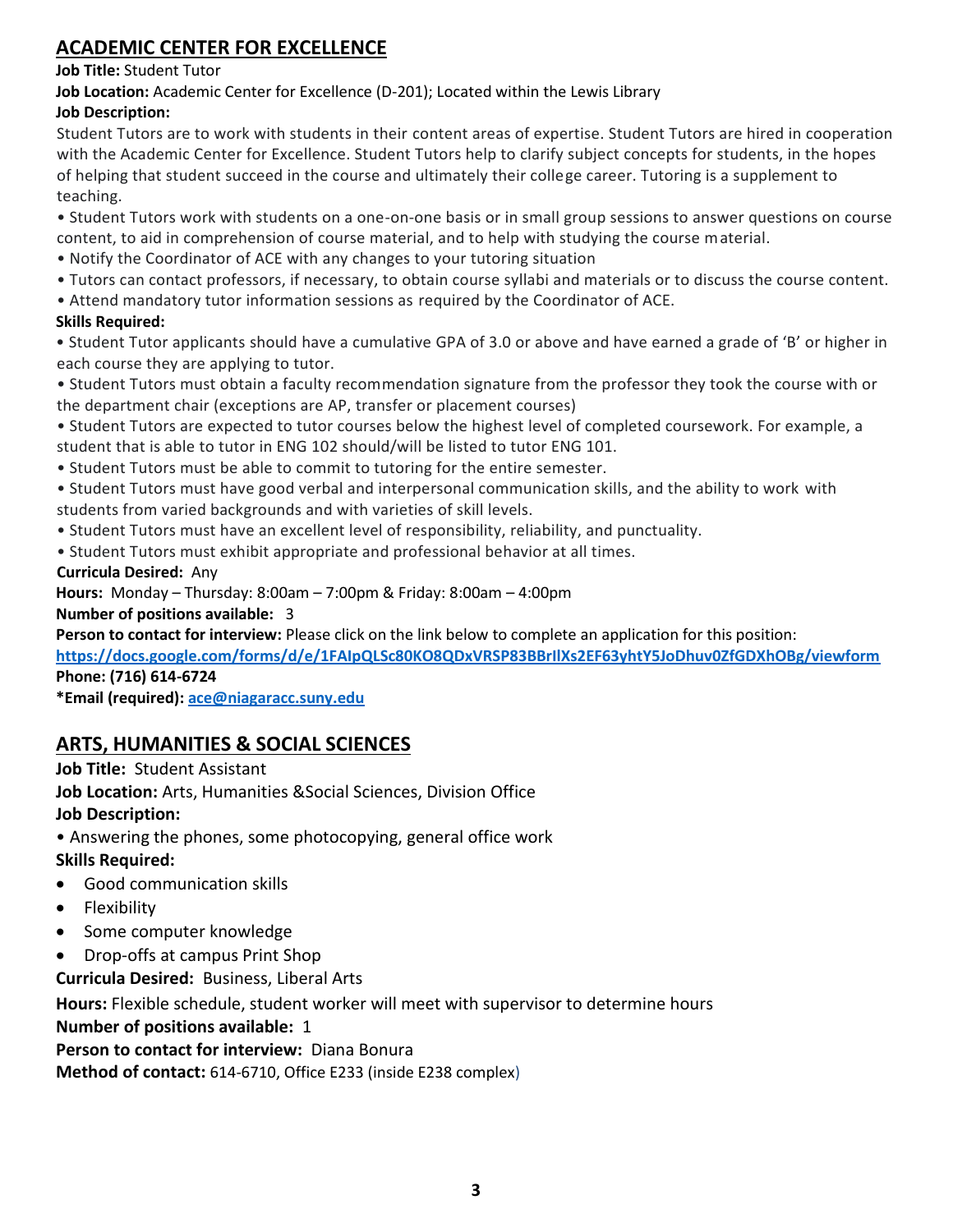# **ATHLETICS**

**Job Title:** Intramural Recreation Student Worker **Job Location:** Fitness Center H-140/Athletics Building

#### **Job Description:**

- Students will greet people as they enter our facilities, check them in with NCCC ID cards
- Help with intramural sports tournaments, and athletic events
- Clean equipment
- Students should be able to sit on a stool or stand at a desk to greet people and should be able to squat down and pick up equipment and return it to its proper place in the fitness center

# **Skills Required**:

- "FRIENDLY", Customer Service Skills
- Cleaning duties, ex: wiping down equipment to keep a sanitary fitness center
- Assisting in Intramural-Recreation weekly events & Intercollegiate athletic contest support
- Sports background in Soccer, Basketball, Volleyball, Baseball/Softball, Wrestling

**Curricula Desired:** Sport Management/Health & Physical Education/Athletes

**Hours:** Varies, Monday-Sunday

**Number of positions available:** 10

**Person to contact for interview:** Matthew Oleski

**Method of contact**: E-mail: moleski@niagaracc.suny.edu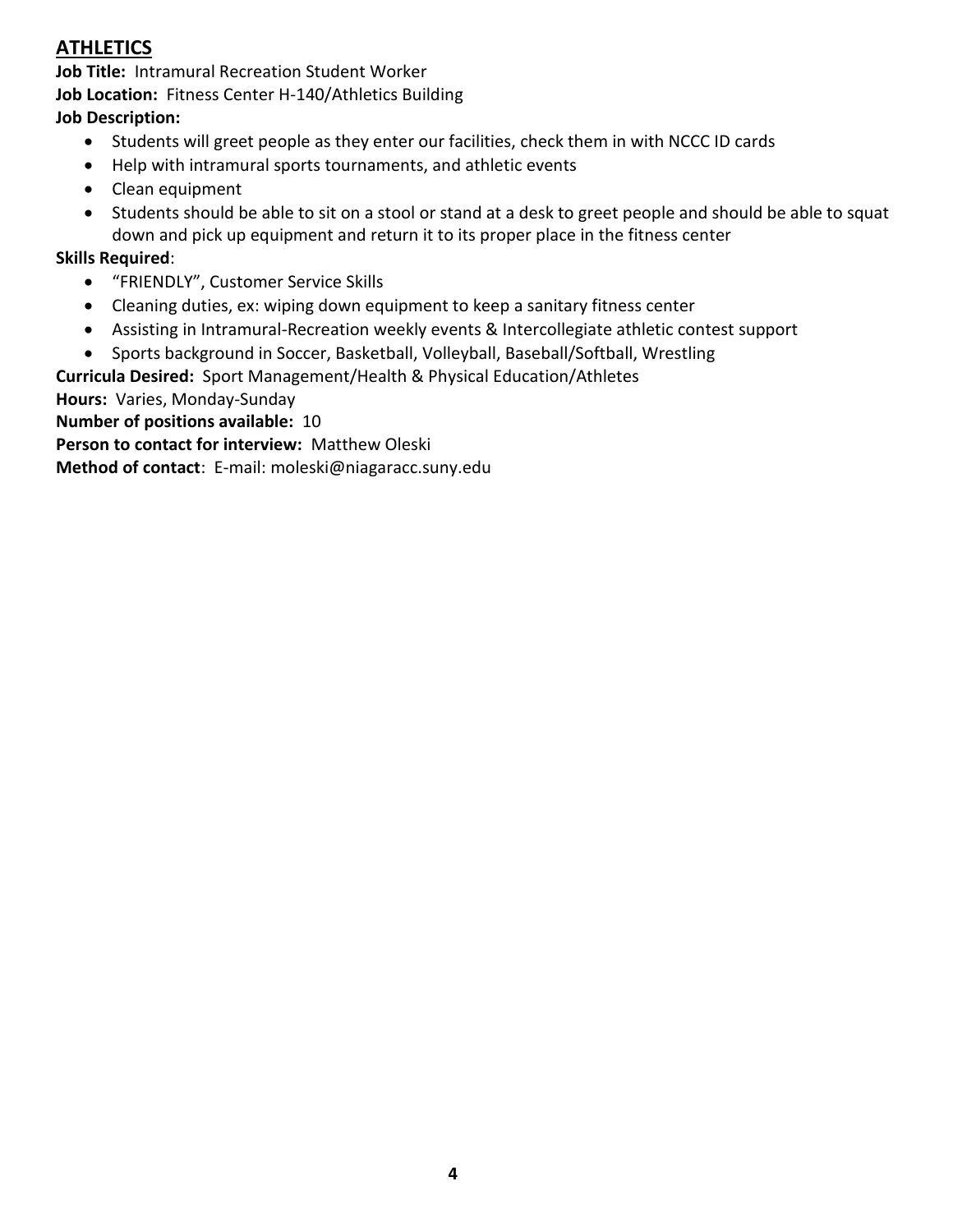# **BUSINESS & STEM**

**Division/Office:** DIGITAL MEDIA **Job Title:** LAB MONITOR

#### **Job Location: D107-I MAC LAB**

**Job Description:** MONITOR STUDENT USE OF THE LAB, ASSIST WITH THE DISTRIBUTION OF VIDEO PRODUCTION EQUIPMENT FOR STUDENT PROJECTS, KEEP ROOM TIDY, AND PERFORM PERIODIC CLEANING OF COMPUTER SCREENS, KEYBOARDS AND MICE. **Skills Required:** FAMILIARITY WITH COMPUTERS AND SOFTWARE

**Curricula Desired:** DIGITAL MEDIA, ANIMATION, COMPUTER SCIENCE, COMMUNICATION STUDIES **Hours:** 8 HOURS PER WEEK

**Number of positions available:** 1

**Person to contact for interview:** ROBERT BORGATTI

**Phone:** PERSONAL CELL: 716-425-2115

**\*Email (required):** borgatti@niagaracc.suny.edu

**Job Title:** Student Worker

**Job Location:** Business & STEM

**Job Description**: Work with and assist the Technical Assistant with the following:

• Prepare materials for use in undergraduate biology laboratories including microbiology media, microbiology cultures and chemical reagents

- Set up and remove class materials weekly in laboratory classrooms
- Maintain laboratory organization including proper sterilization and disposal of wastes
- Keep track of inventory including maintaining records, recommend purchasing
- Ensure lab equipment is maintained

**Skills Required**: High School biology and chemistry or one semester college biology and chemistry; Exceptional organizational and time-management skills.

**Curricula Desired:** LAMS, LAS, or Biology

**Hours:** 8/week, schedule TBD

**Number of positions available:** 1

**Person to contact for interview:** Amber Plail

**Method of contact**: aplail@niagaracc.suny.edu

# **CAREER & TRANSITIONAL SERVICES**

**Job Title:** Student Success Center Student Worker

**Student Worker Job Location:** D-102

**Job Description:** 

• General office duties including filing, copying, shredding, running errands, and other routine tasks

• Responsibilities may also include maintaining and organizing supply storage area, maintaining information racks, assisting with mailings, and restocking copiers/printers.

# **Skills Required:**

- Ability to communicate with students and co-workers professionally
- Willingness to take direction in completing tasks that may change from day to day

**Curricula Desired:** Business

**Hours:** Flexible schedule, Monday – Friday: 8am-4pm

**Number of positions available:** 1

**Person to contact for interview:** Liz Kline

**Method of contact**: Call 716-614-6290 to set up an interview.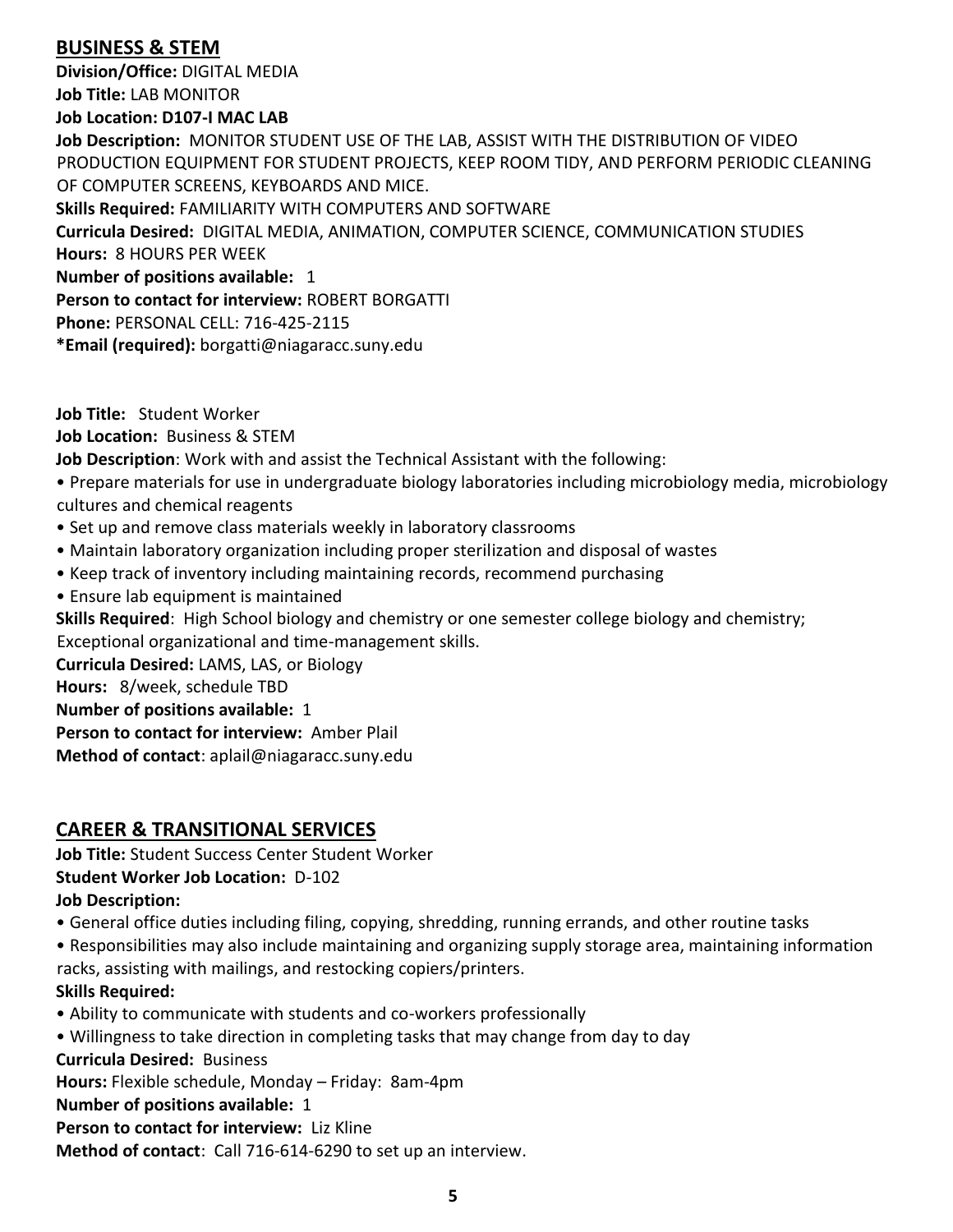# **CENTRAL STORES**

**Job Title:** Student Worker **Job Location:** Storeroom, G-159 **Job Description**: • Deliver packages around campus **Skills Required**: • Good penmanship, strong back, honest, and reliable **Curricula Desired:** Any **Hours:** Flexible schedule, Monday – Friday **Number of positions available:** 1 **Person to contact for interview:** Tanner Stuck 614-5916 **Method of contact**: Stop by office**,** G-159

# **CHILD DEVELOPMENT CENTER**

**Division/Office:** Child Development Center **Job Title:** Work Study Teacher Assistant **Job Location: D-118 Job Description:** See attached **Skills Required:** See attached **Curricula Desired:** See attached **Hours:** 10 **Number of positions available:** 4 **Person to contact for interview:** Christine S or Michelle Leffler **Phone:** 716-614-6245 **\*Email (required): [cduquin@niagaracc.suny.edu](mailto:cduquin@niagaracc.suny.edu) or [mlleffler@niagaracc.suny.edu](mailto:mlleffler@niagaracc.suny.edu)**

# **COLLEGE ASSOCIATION OF NIAGARA COUNTY COMMUNITY COLLEGE, INC.**

**Job Title:** Bowling Alley Attendant **Job Location:** Bowling Alley in G Building **Job Description:**

- Greets guests with a positive attitude and enthusiasm upon entering the Bowling Alley.
- Sets up guests for bowling by turning on the lanes and taking payment in advance.
- Keeps immediate supervisor promptly and fully informed of all problems or unusual matters of significance.
- Bids farewell to guests leaving. Ensures everything was satisfactory and invites guests to return.
- Reviews/maintains the cleanliness and organization of the Bowling Alley.
- Organizes and cleans bowling shoes.
- Returns used bowling balls to racks.

**Skills Required:** Customer service, register experience, basic computer work, and credit card/cash transactions.

**Curricula Desired:** Any

**Hours:** 3-15 hours per week. Monday thru Friday from 1 pm to 4 pm and occasional nights/weekends (depending on needs).

**Number of positions available:** 3 **Person to contact for interview:** Steve Hoover **Phone:** 716-614-6239 **\*Email (required):** shoover@niagaracc.suny.edu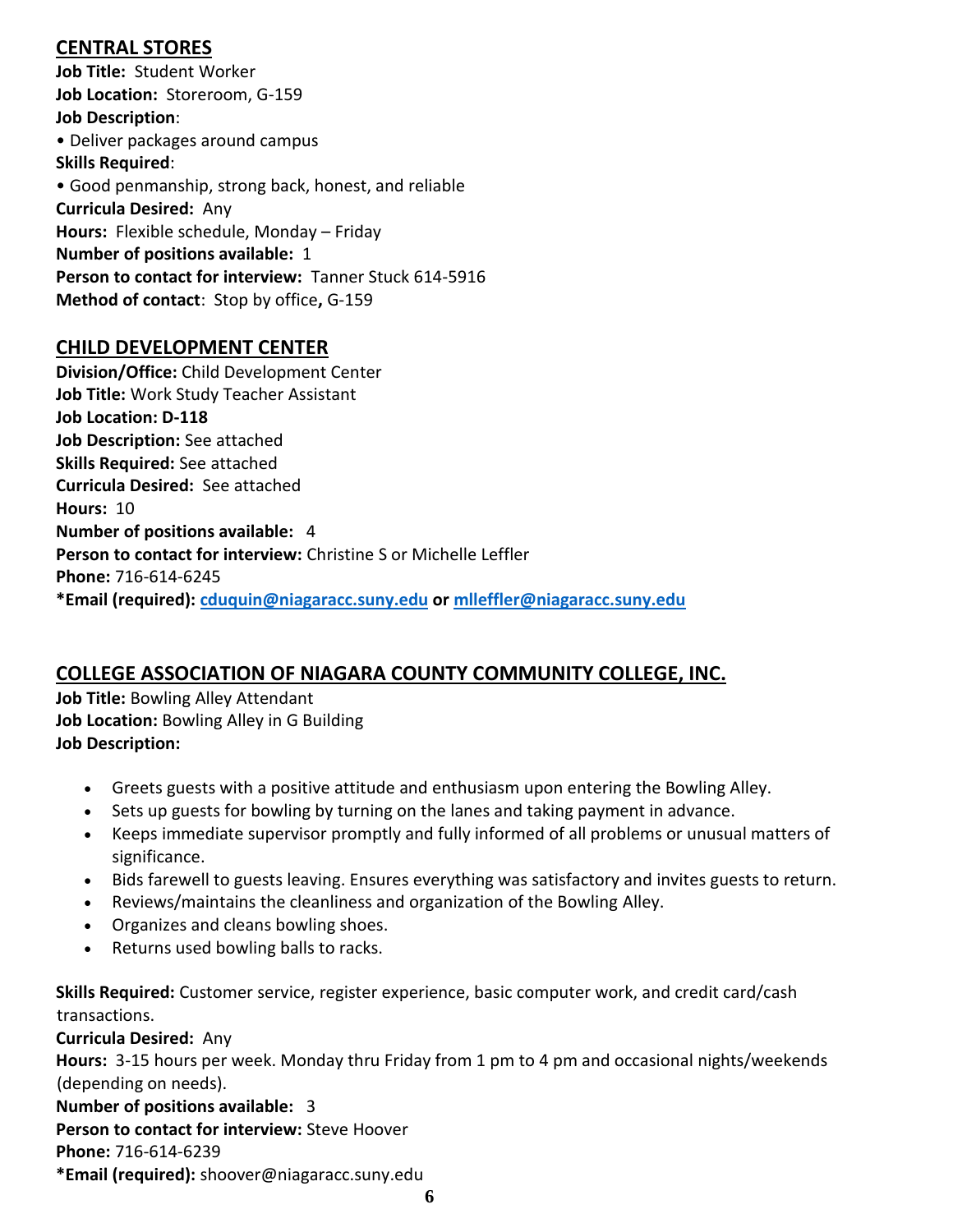# **COMMUNITY EDUCATION @ NFCI**

**Job Title:** Student Assistant

**Job Location: NFCI**

**Job Description:** Assist Director of Community Education with public and private classes, set up and break down kitchen labs, clean and organize labs, assist other student workers with tasks set by the Director of Community Education

**Skills Required:** Basic Culinary, Pastry or Hospitality Knowledge, Organizational skills, Able to follow written and verbal direction, lifting up to 50lbs

**Curricula Desired:** Culinary, Pastry or Hospitality

**Hours:** TBD based on worker schedule and public class schedule

**Number of positions available:** 1

**Person to contact for interview: Emily Lonigan**

**Phone: 716-210-2550**

**\*Email (required): elonigan@niagaracc.suny.edu**

# **COMPUTER LAB, OFFICE OF INFORMATION TECHNOLOGY**

**Job Title:** Lab Monitor

**Job Location:** Open Access Lab, G-218

# **Job Description**:

• Assisting the Lab TA with monitoring the students entering the lab and requesting they log in, help enforce the no drinks/food in the labs

- If you are shy or do not feel comfortable asking fellow students to log in this may not be a good fit
- Assist the students with printing procedures and loading the printers
- Assist the students with a variety of sign in procedures on different systems

• Assist students with computer related issues

**Skills Required:**

• Computer Application Skills including Microsoft Office

**Curricula Desired:** Helpful but not required: Computer Information Systems (CIS), Computer Science (CPS), Associate in Applied Science degrees – Aided Drafting and Design: Mechanical, Process Piping and Control (CADD) or Mechanical Technology: Mechanical Design (MET). Certificates that are offered for Computer – Aided Drafting (CAD) or Local Area Networks (NET) Any computer related curricula or possesses proficient computer skills

**Hours:** Flexible schedule, Monday-Friday: 8am-5 pm and Saturday: 10am-3pm

**Number of positions available**: 2

**Person to contact for interview**: Jesse Cole-Goldberg

**Method of contact**: Call 614-6741

**Additional Comments:** The Lab TA will be working closely with you and will be available for assistance and training. Ideal candidate is someone who is outgoing, motivated, punctual and has willingness to interact with the students in a professional courteous manner.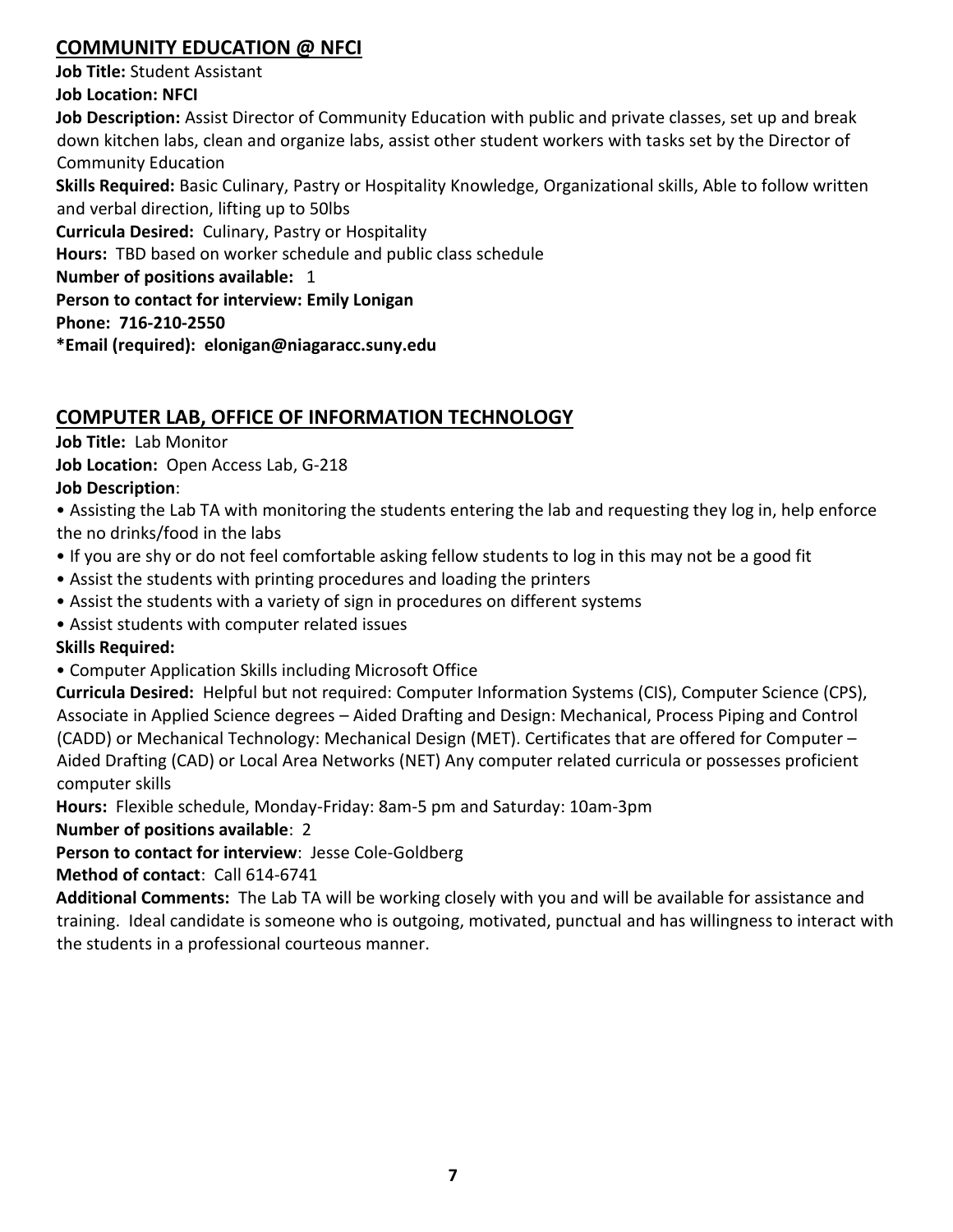# **EDUCATIONAL OPPORTUNITY PROGRAM**

**Job Title:** Student Worker **Job Location:** A-166

**Job Description:** Greet and direct students and visitors to applicable office. Keep front office area neat and organized, printers stocked, with paper, etc. Post flyers, and upcoming activities, keep the student information board current, and possibly other duties as assigned.

**Skills Required:** Dependability, Communication, Self-starter

**Curricula Desired:** Any major is welcome

**Hours:** up to 8 hours per week, between 10am and 3pm, M-F

**Number of positions available:** one or two

**Person to contact for interview:** Angela R Jackson

**Phone: 716-614-5979**

**\*Email (required): ajackson@niagaracc.suny.edu**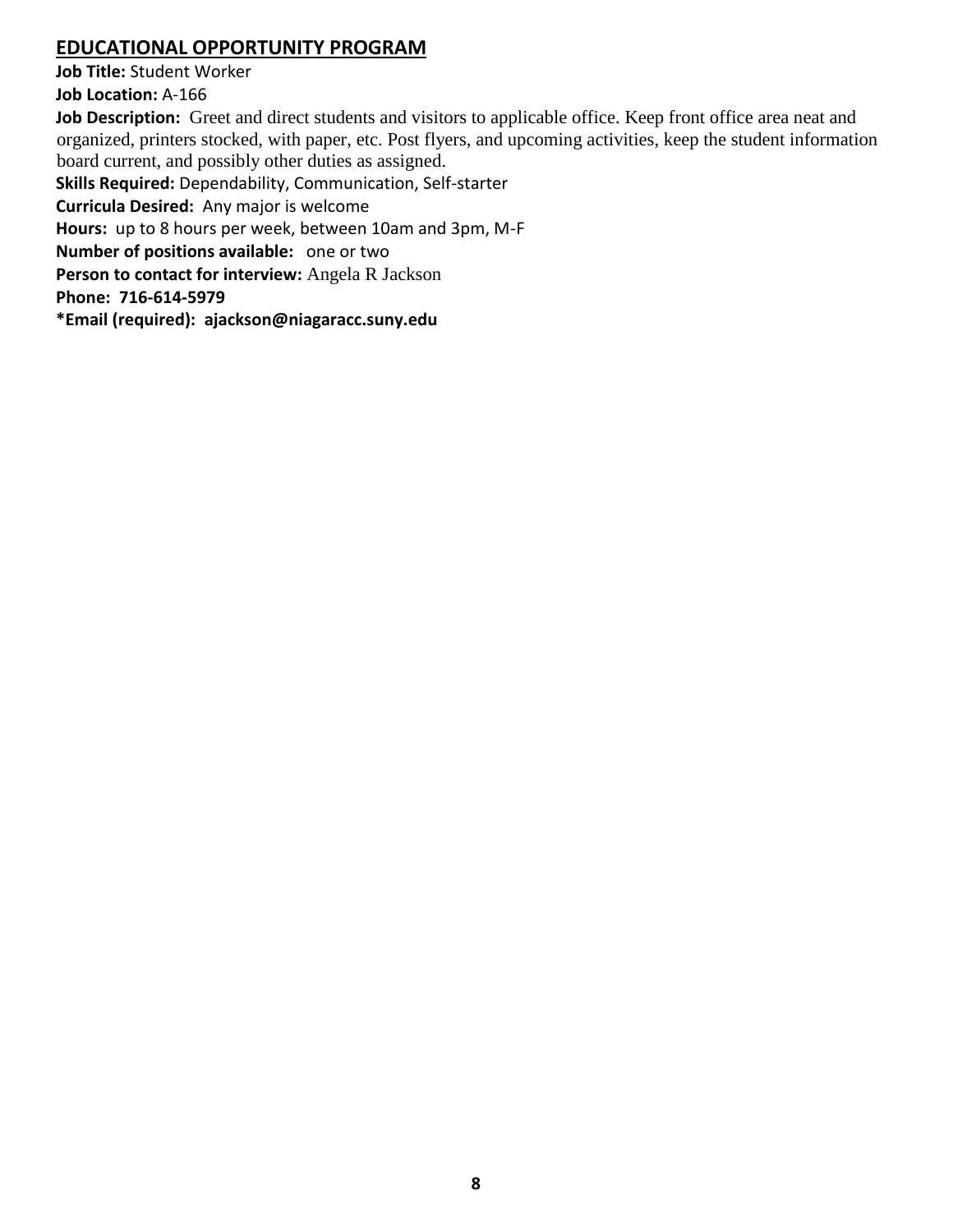# **ENROLLMENT CENTER**

**Job Title:** Student Worker **Job Location:** A-105

**Job Description:** • To assist support staff in office with clerical tasks and customer service duties

• Making up various folders, mailings, and packets; stuffing envelopes, putting mail in zip code order, taking mail to mail room on campus

• Keeping admission paperwork stocked in front waiting room, reception desk, and student work room; brochures, catalogs, applications, documents for mailings

- Pulling files from archives in B building (may require climbing a ladder)
- Filing folders, documents inside specific files, retrieving specific files for faculty and staff
- Process mail daily; opening, date stamping, distribute to appropriate staff or area of office

• Answer light customer service functions at front desk in office, greeting students and parents, answering general only questions on phones, transferring calls, placing on hold, taking messages off voice mail, assisting with handing out and helping students apply for admissions online application

- College switchboard operation coverage for breaks, etc.
- Other duties as assigned, assisting counselors/TA's/Director of Admissions with special projects or helping with special events

#### **Job Requirements:**

• Physical abilities; standing, squatting, bending over, lifting boxes, climbing a ladder, stamina to accomplish repetitive tasks

- Professional, neat appearance and good hygiene, no baseball hats, hoods, flip flops, short shorts, tank tops
- Friendly, helpful attitude for customer service functions at front desk
- Ability to file alphabetically and numerically and write legibly

**Curricula Desired:** Liberal Arts curriculums, Business curriculums, Medical Assistant, Childhood Education, Early Childhood Studies, Event Planning, Fine Arts, Health Studies, Hospitality Management, Hospitality Operations, Human Services, International Business, Office Assistant, Physical Education Studies, Public Communication, Recreation Studies, Teaching Assistant, Tourism Management & Event Planning curriculums

**Hours:** Monday, Tuesday, Wednesday, Friday: 8am-5pm, and Thursday: 8am-6pm. Office operates year round; we can accommodate flexible hours during these times around student's class schedule.

#### **Number of positions available:** 1

**Person to contact for interview:** Amanda Beach **Method of contact:** Call 614-6222 ext. 4003

**Job Title:** Student Worker

**Job Location:** Financial Aid Office, A-114

#### **Job Description:**

- Filing, typing labels, folding letters, stuffing envelopes with letters and documents required for students
- Take messages off voicemail and give list to employee

• Pick up printing from Central Services, take down and pick up mail from mailroom and other related duties as directed by ESPA member

#### **Skills Required**:

- Ability to alphabetize
- Show up to work on time
- Willing to work

• Ability to follow directions

**Curricula Desired:** Any

**Hours:** Flexible schedule

**Number of positions available:** 3

**Person to contact for interview:** Jim Trimboli

**Method of contact**: Stop by office, A-114 **9**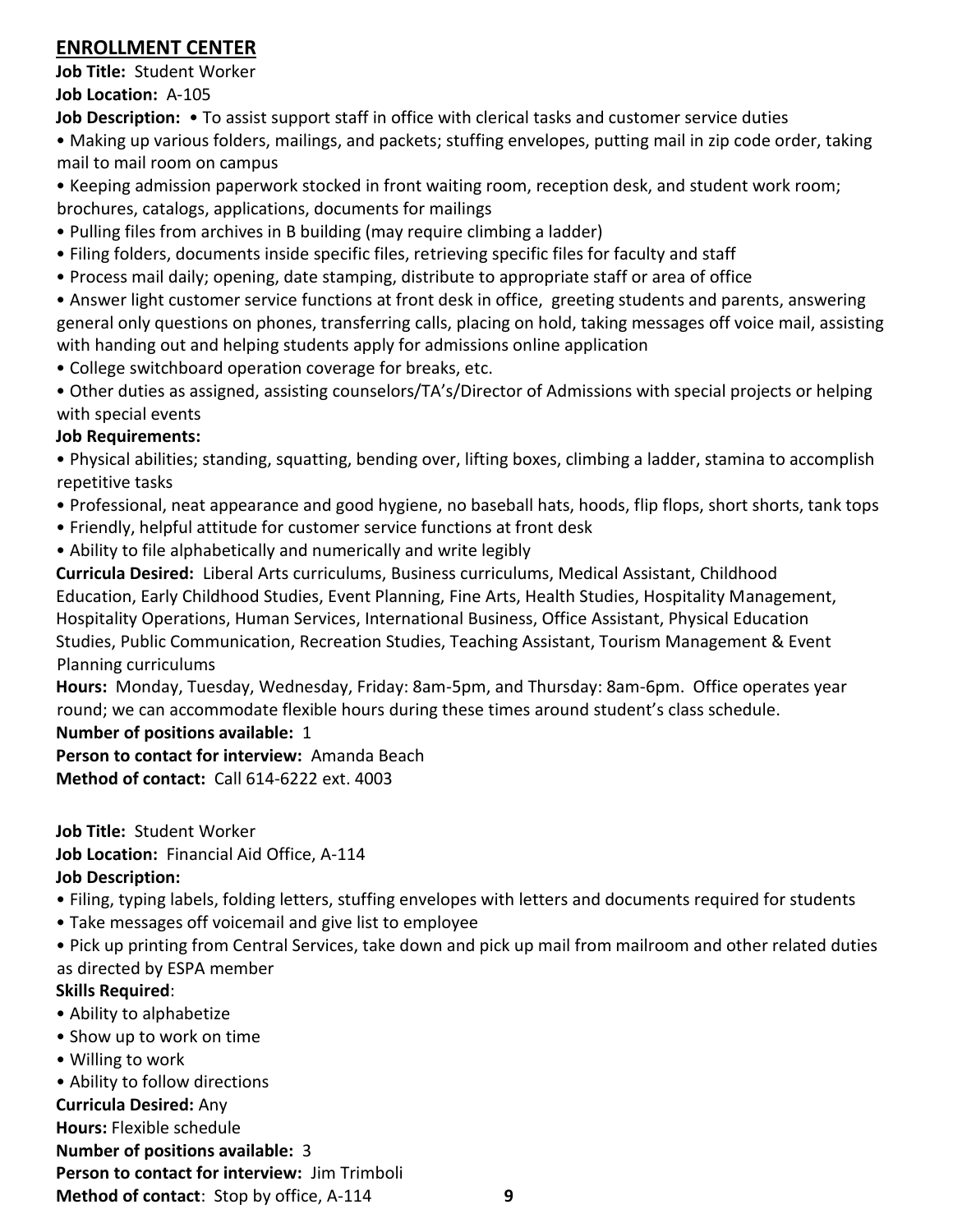# **FOUNDATION/ALUMNI**

**Job Title:** Work Study Student

**Job Location:** A-265, NCCC Sanborn Campus

**Job Description:** Develop real life office experience – great resume builder! Complete database updates utilizing Microsoft Excel & Word. Offer marketing support and even preparation including the Scholarship Gala and alumni events. Assist with every day office tasks such as copying, filing, and answering the phone. **Skills Required:** Ability to follow verbal directions and work independently. Dependable, organized, and responsible. Computer skills such as Microsoft Office with Word & Excel.

**Curricula Desired:** Any

**Hours:** Flexible hours; Monday – Friday 9:00AM – 5:00PM

**Number of positions available:** 2

**Person to contact for interview:** Deb Brewer or Patti Klinger

**Phone:** 716-614-5910

**\*Email (required):** [dbrewer@niagaracc.suny.edu](mailto:dbrewer@niagaracc.suny.edu) or [pklinger@niagaracc.suny.edu](mailto:pklinger@niagaracc.suny.edu)

# **FUTURE LEADERS LIBERTY PARTNERSHIPS PROGRAM @ NCCC**

# **Job Title:** Administrator Assistant

# **Job Location:** G-253

**Job Description:** Assist in implementing tutoring and activities via Zoom for students in grades 5-12 by:

- Assisting with homework and project completion for Math, ELA, Science, and Social Studies according to students' needs
- Aid students in test preparation
- Facilitating student group activities in any of the following areas: community service, leadership, selfawareness, college readiness, career exploration and employment preparation, mentoring, health and wellness, or cultural enrichment
- Assisting with virtual family activity nights

# **Skills Required:**

- Works well with students
- Effective written and oral communication skills
- An understanding of etiquette when using virtual platforms such as Zoom
- Patient
- Enjoys planning activities and working with a team

**Curricula Desired:** Educational field and/or various tutoring content areas.

**Hours available:** Flexible- We can make your schedule work with when you are available.

Our zoom program runs:

Monday-Friday 3:00 p.m.-8:00 p.m.

Saturday 9:00 a.m. - 12:00 p.m.

**Number of positions available:** 5 **Person to contact for interview:** Jamie Reid **Phone:** 716-614-6891 **Email:** jreid@niagaracc.suny.edu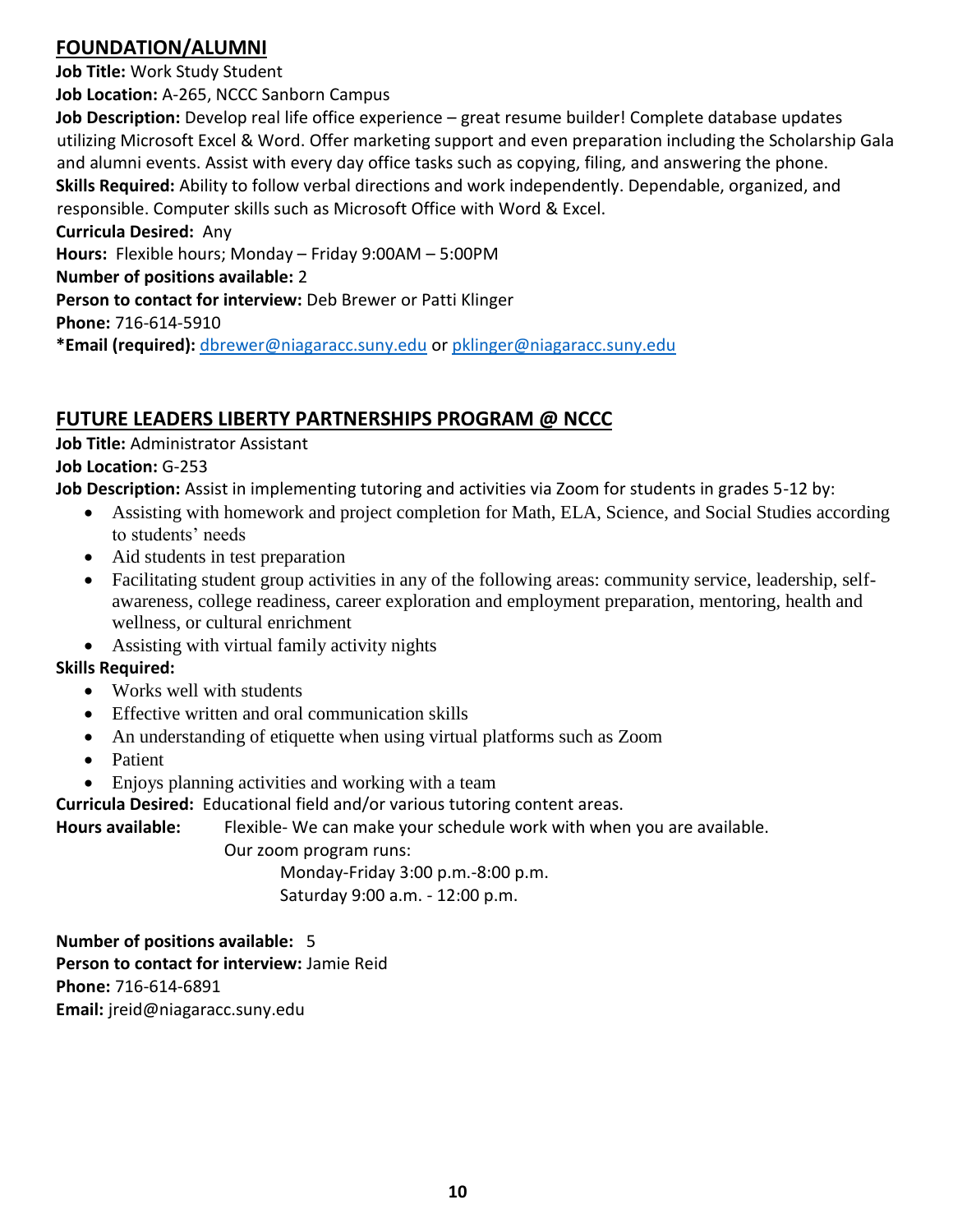# **HOSPITALITY, BAKING & CULINARY ARTS**

**Job Title:** Receptionist **Job Location:** NFCI **Job Description:** Answer phones, answer general questions, direct visitors and students to correct area. **Skills Required:** Basic computer skills desired. Ability to interact professional with others. **Curricula Desired:** Culinary, Baking & Pastry or Hospitality **Hours:** 8-10 Hours per week (times are flexible to fit student schedule) **Number of positions available:** 2 **Person to contact for interview:** Kelli Lonneville **Phone:** 716-210-2542 **\*Email (required):** klonneville@niagaracc.suny.edu

#### **LIBRARY**

**Job Title:** Library Assistant **Job Location**: Library **Job Description**: Library circulation duties such as checking items in and out, re-shelving books, and monitoring study rooms. **Skills Required**: Only an interest in learning. We will train you on how to use the library computer system, read Library of Congress call numbers, and shelve the collections accurately. **Curricula Desired**: n/a **Hours**: 8 **Number of positions available**: 1 **Person to contact for interview**: Jennifer Crandall **Phone**: 716-614-6797 **\*Email** (required): jcrandall@niagaracc.suny.edu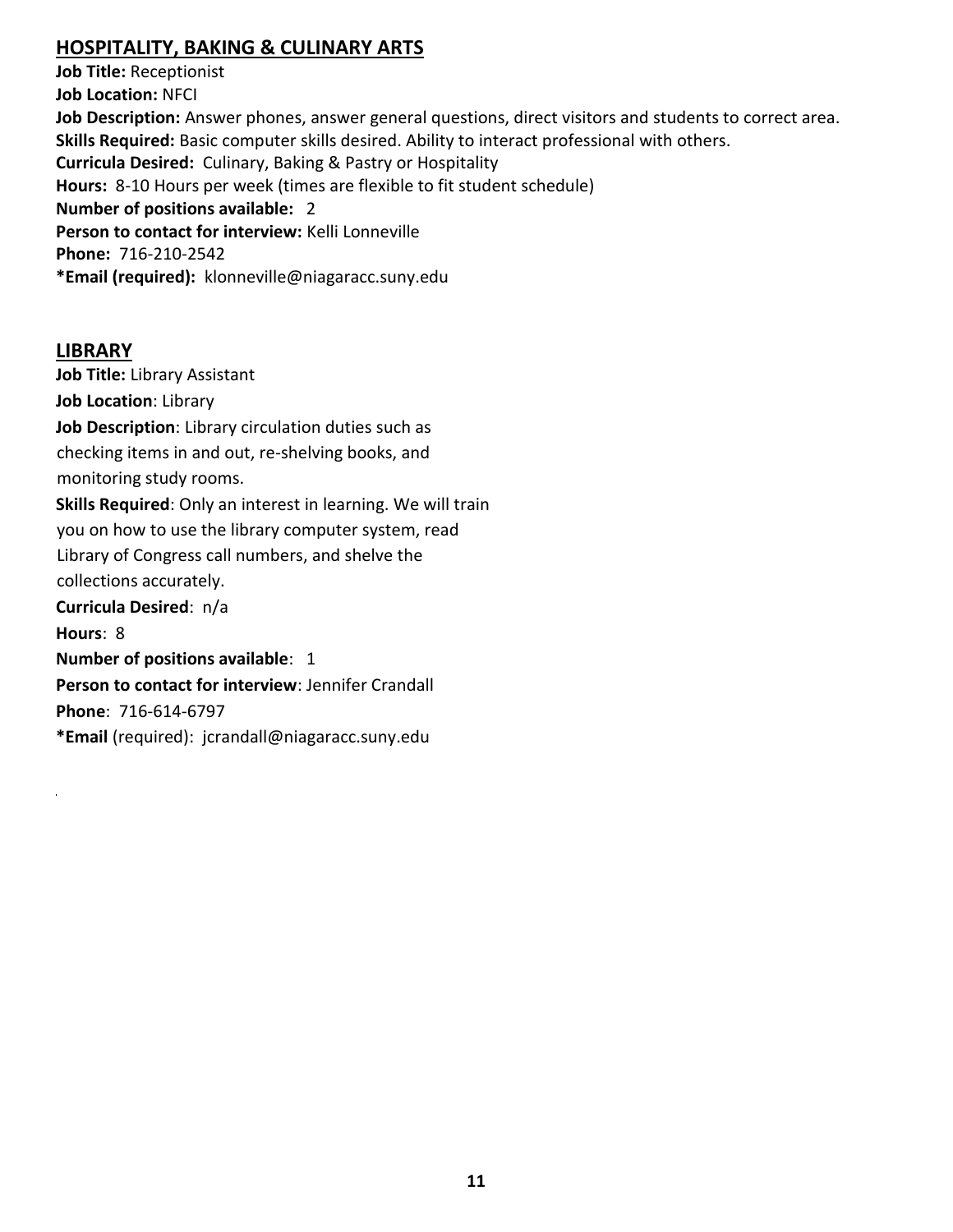# **NURSING, PHYSICAL & ALLIED HEALTH**

**Job Title:** Office Assistant **Job Location:** C166 Nursing/Allied Health Department Office **Job Description:** General office duties, phone, filing, copying **Skills Required:** Punctual and organized **Curricula Desired:** Any curricula except Nursing and Allied Health **Hours:** 8-10 hours per week **Number of positions available:** 1 **Person to contact for interview:** Diane Pytlik-Flammia **Method of contact:** please email resume to dpytlik-flammia@niagaracc.suny.edu

**Job Title:** Student Worker **Job Location:** H-162 **Job Description:**

• Basic office work consisting of filing, typing, errands

• May be asked to assist in set-up for classroom projects

#### **Skills Required:**

• MUST be able to use computers and Internet

• MUST know and be able to use Microsoft Word and Excel

**Curricula Desired:** HPE related

**Hours:** Flexible hours built around student worker's class schedule

**Number of positions available:** 1

**Person to contact for interview:** Diane Pytlik-Flammia

**Method of contact:** please email resume to dpytlik-flammia@niagaracc.suny.edu

# **STUDENT LIFE**

**Job Title:** Student Assistant for Student Life **Job Location: G243 Job Description:** Assist with Student Life events, hanging of marketing including Stall Street Journal Weekly, and other tasks assigned by the Student Life Staff. **Skills Required:** Customer Service orientated, able to work in a fast paced environment, able to stay on task, motivated, organized. **Curricula Desired:** Open **Hours:** 8 per week **Number of positions available:** 2 **Person to contact for interview:** Heather Trumble or Molly Cole **Phone:** 716-614-6255 **\*Email (required):** studentlife@niagaracc.suny.edu